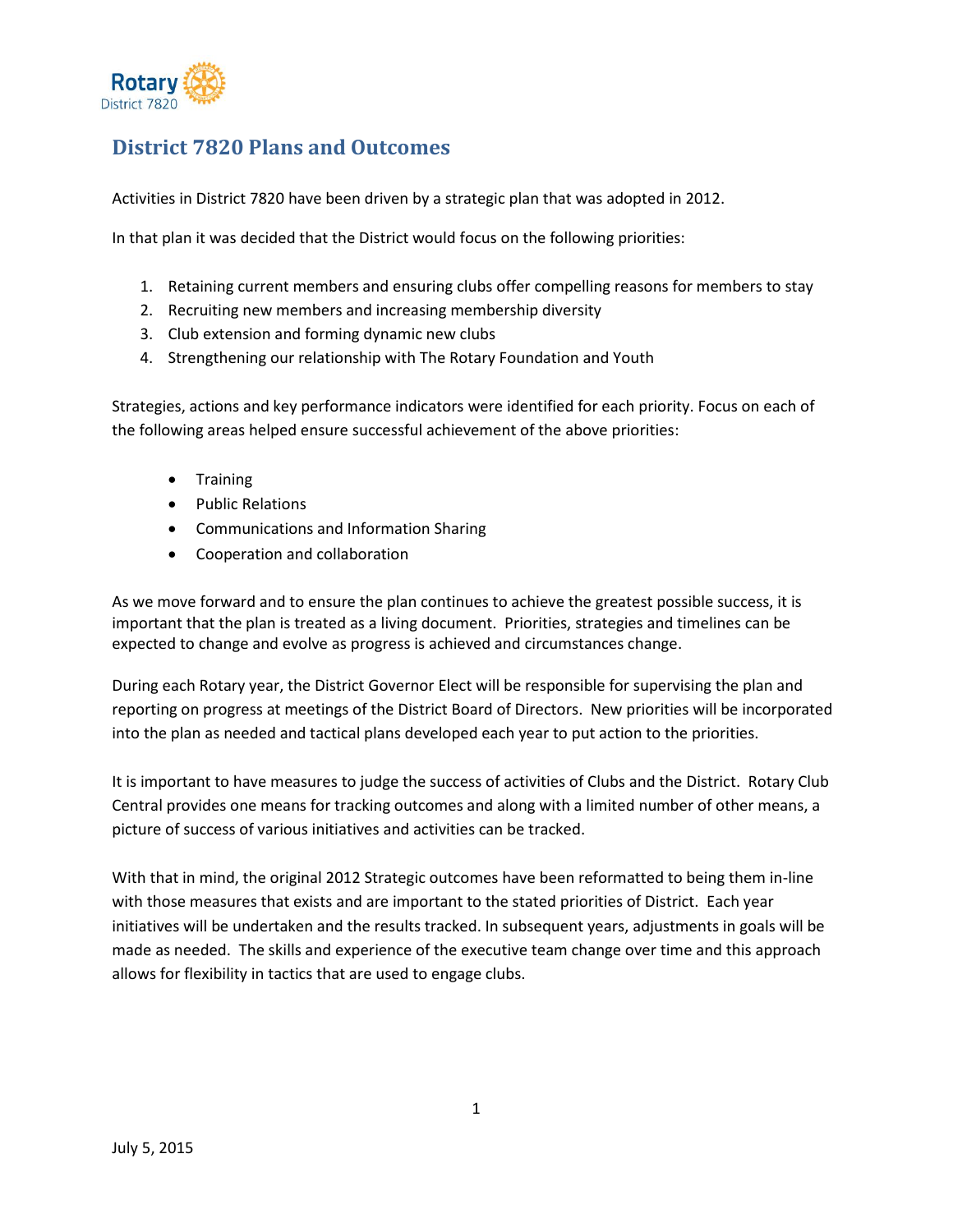

## **Outcome Measures**

| Measure (Source)                    |               | 2012-13  | 2013-14  | 2014-15   | 2015-16 | 2016-17 | 2017-18 |
|-------------------------------------|---------------|----------|----------|-----------|---------|---------|---------|
| Membership                          |               |          |          |           |         |         |         |
| District membership (RI)            | Goal          | 1600     | 1600     | 1630      | 1660    | 1690    | 1720    |
|                                     | <b>Actual</b> | 1610     | 1584     | $1584^1$  |         |         |         |
| Membership retention % (RI)         | Goal          | 75       | 78       | 82        | 85      | 85      | 85      |
|                                     | <b>Actual</b> | 89       | 89       | 98        |         |         |         |
| # of Clubs (RI)                     | Goal          | 47       | 47       | 47        | 48      | 49      | 49      |
|                                     | Actual        | 46       | 46       | 47        |         |         |         |
| Male/Female Ratio (RI)              | Goal          | 70:30    | 70:30    | 70:30     | 70:30   | 68:32   | 65:35   |
|                                     | Actual        | 69:31    | 71:29    | 70.30     |         |         |         |
| <b>Communication and Engagement</b> |               |          |          |           |         |         |         |
| <b>District Conference</b>          | Goal          | 300      | 300      | 300       | 300     | 300     | 350     |
| Attendance (Dist)                   | Actual        | 300      | 325      | 274       |         |         |         |
| RLI Attendance (RLI)                | Goal          | 100      | 100      | 100       | 100     | 100     | 100     |
|                                     | <b>Actual</b> | 63       | 75       | 77        |         |         |         |
| Facebook Likes (FB)                 | Goal          | 150      | 350      | 400       | 600     | 800     | 1000    |
|                                     | <b>Actual</b> | 223      | 294      | 393       |         |         |         |
| <b>Twitter Followers (Twitter)</b>  | Goal          | 400      | 400      | 860       | 1100    | 1200    | 1300    |
|                                     | <b>Actual</b> | 660      | 856      | 1032      |         |         |         |
| # Clubs with FB/Twitter             | Goal          | 17       | 17       | 30        | 38      | 40      | 42      |
| Presence (Dist)                     | Actual        | 20       | 27       | 38        |         |         |         |
| # views/mins watched on             | Goal          |          |          | 1200/3k   | 1800/4k | 2000/5k | 2000/5k |
| District YouTube (Dist)             | <b>Actual</b> | 398/1381 | 881/2060 | 3431/7.4k |         |         |         |
| Youth                               |               |          |          |           |         |         |         |
| # of Interact Club Active (RI)      | Goal          | 18       | 18       | 18        | 18      | 18      | 20      |
|                                     | <b>Actual</b> | 18       | 18       | 20        |         |         |         |
| # of Rotaract Clubs Active (RI)     | Goal          | 5        | 5        | 6         | 6       | 6       | 6       |
|                                     | Actual        | 5        | 5        | 5         |         |         |         |
| # Clubs with Exchange               | Goal          |          | 9        | 5         |         |         |         |
| Students (RI)                       | Actual        |          |          | 12        |         |         |         |
|                                     | Goal          | 20       | 20       | 35        | 40      | 50      | 50      |
| # RLYA participants (RI)            | <b>Actual</b> | 20       | 30       | 25        |         |         |         |
| <b>Foundation</b>                   |               |          |          |           |         |         |         |
|                                     | Goal          | 133,000  | 187,420  | 151,681   | 170,000 | 180,000 | 190,000 |
| Annual Fund Donations \$ (RI)       | Actual        | 116,894  | 123,323  | 115,893   |         |         |         |
|                                     | Goal          |          | 81,200   | 30,000    | 35,000  | 40,000  | 40,000  |
| Polio Plus Donations \$ (RI)        | <b>Actual</b> |          | 55,122   | 177,817   |         |         |         |
| # Clubs Qualified (Dist)            | Goal          |          | 8        | 10        | 40      | 40      | 40      |

<u>.</u><br><sup>1</sup> Subject to Final RI accounting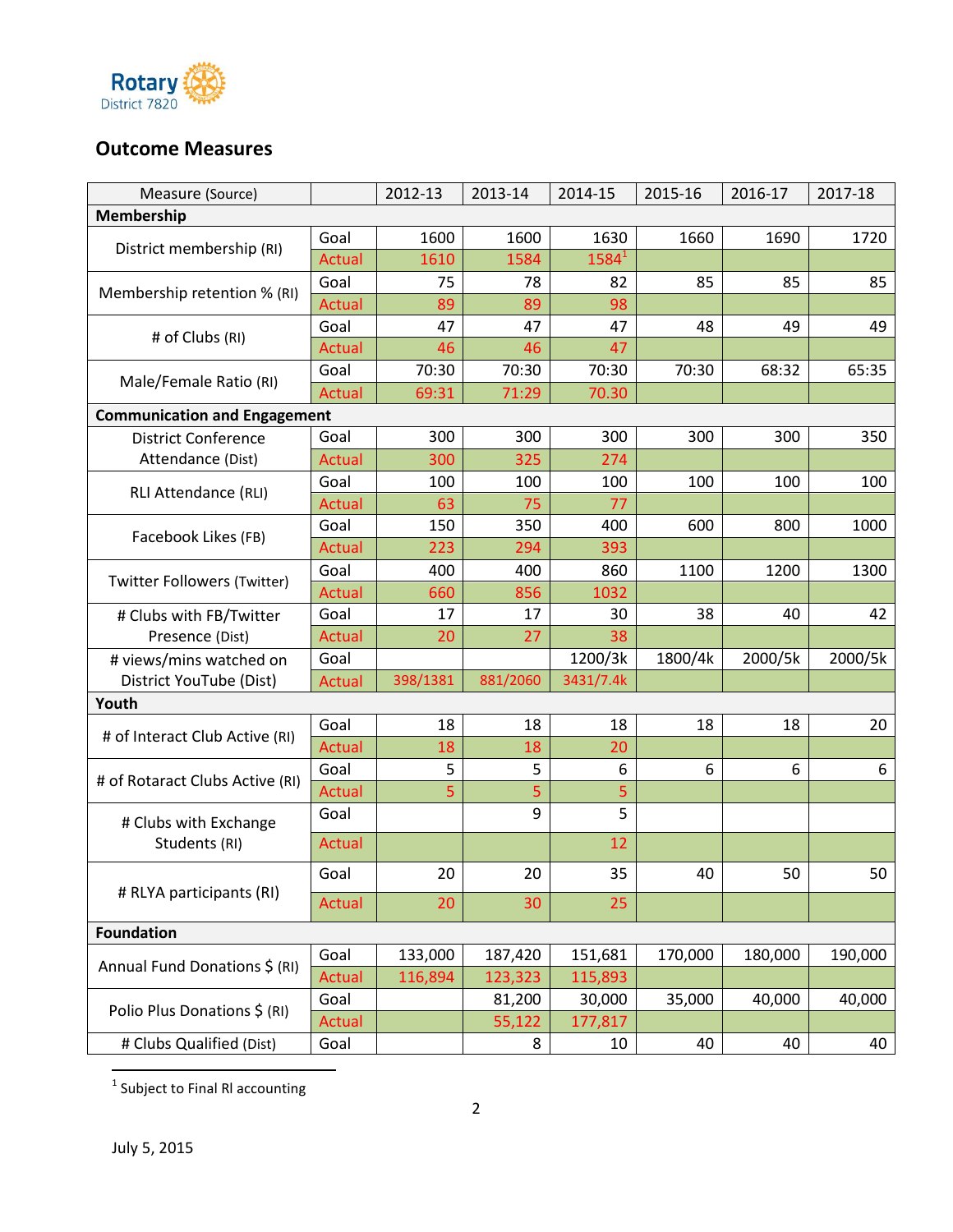

|                          | Actual        | 36 |         |    |    |
|--------------------------|---------------|----|---------|----|----|
| # District Grants (Dist) | Goal          |    | 12<br>∸ | ⊥ఎ | 14 |
|                          | Actual        |    |         |    |    |
| # Global Grants (Dist)   | Goal          |    |         |    |    |
|                          | <b>Actual</b> |    |         |    |    |

#### **2014-16 Tactical Plans**

## **Membership**

| Activity                                                                               | <b>Status</b>        |
|----------------------------------------------------------------------------------------|----------------------|
| 1. Restructure district membership committees to better support club membership        | Completed in 2014-15 |
| activates.                                                                             |                      |
| 2. Enhance extension function of district by identifying individuals who will seek out | Ongoing              |
| and assist Rotarians in starting new clubs and/or implementing alternative             |                      |
| models for existing clubs.                                                             |                      |
| 3. Develop a model for a young Professionals Rotary Club and determine where           | On going             |
| one might be started.                                                                  |                      |
| 4. Incorporate membership education elements into all miniconferences.                 | Completed in 2014-15 |
| 5. Encourage recruitment of family members to broaden "family" membership of           | On-going             |
| Rotary.                                                                                |                      |

## **Communication and Engagement**

| Activity                                                                         | Status            |
|----------------------------------------------------------------------------------|-------------------|
| 1. Encourage clubs that currently have Social media channels to share their      | On-going          |
| stories regularly.                                                               |                   |
| 2. Provide training for Rotarians and Clubs on Social media and how to make best | Completed         |
| use of it at Miniconferences and PETS and SETS session.                          |                   |
| 3. Provide "Tips and Tricks" monthly through FB/Twitter posts on how to enhance  | On-going          |
| their usage of Social Media. Ex: Thursdays Tips and Tricks Post.                 |                   |
| 4. Encourage Clubs without Social media to participate by incorporating demos    | On-going          |
| into PETS and SETS and miniconferences.                                          |                   |
| 5. Begin targeted paid Facebook Ads and paid boosts of posts to increase club    | Ready to Launch   |
| profile and reach in the District. Identify budget for activity. Invite clubs to |                   |
| participate with post boosts with District program and track results.            |                   |
| 6. Increase use of YouTube channel to encourage video sharing about Rotary. DG   | On-Going          |
| starts regular Video Newsletter. Videos from clubs produced.                     |                   |
| 7. Recognize clubs who have demonstrated innovative use of Social media to       | Launch in 2015-16 |